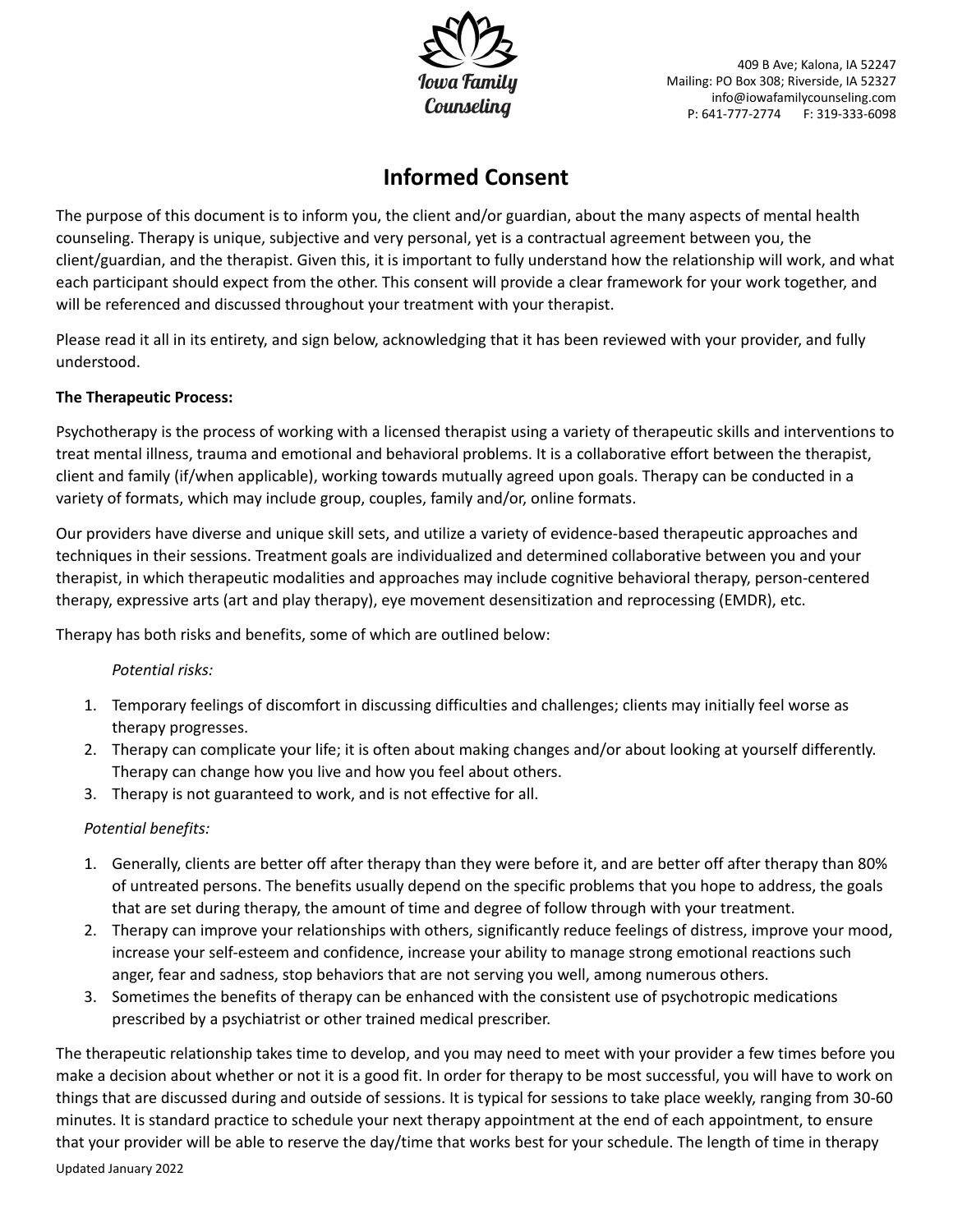

greatly varies per individual; some needing relatively short term treatment (1-3 months), and others requiring more long term treatment over the course of many months or years.

If you decide to terminate the counseling relationship, please inform your therapist. It is recommended that you participate in a closing session to wrap up the content of your work together and make plans for discharge and continued care (if applicable). We understand that we may not be the best fit for you, and would be happy to provide a referral to another therapist in the area that may be a better match for you should that be needed.

# **Confidentiality and its limitations:**

All of the content discussed in session with your therapist will remain private and confidential per state and federal laws and regulations. Children have some of the same rights; parents of minor children also have a right to know the general content of therapy sessions with their child(ren), but they do not always have full access to their records, as it is our policy to not provide parents copies of their children's treatment records in most cases. There are some situations in which your therapist will be required to break confidentiality. They include:

- 1. In the case of mandatory reporting of child and/or dependent adult abuse
- 2. Through a court subpoena
- 3. Threats to harm oneself (suicidal ideation)
- 4. Threats to harm another person (homicidal ideation)

When treating a couple or family, the couple or family is considered to be the client, therefore, if there is a request for records, authorization will be obtained from *all* members of the treatment before release of confidential information occurs. During therapy it may be requested that a smaller part of the unit attend for one or more sessions and this should be seen by you, the client, as part of the work that is done with the couple/family to promote the best interest of treatment. Please note that these sessions are considered confidential in nature only to the extent that protected information will not be released to a third party, unless required by law to do so until written authorization is obtained.

However, it may be necessary to share information learned in an individual session (or a session with a portion of the treatment unit being present) with the entire treatment unit if the treatment unit is to effectively be served. Clinical judgment will be implemented as to what extent disclosures to the rest of the treatment unit are necessary. In addition, if appropriate, opportunity will be given to the individual or smaller part of the treatment unit to make the disclosure. Thus, if you feel it is necessary to talk about matters that you *absolutely do not* want to be shared with anyone, recommendations can be made for individual therapists who can assist you in processing those matters.

This policy is intended to allow the therapist to continue to treat the couple or family by preventing, to the extent possible, a conflict of interest to arise where an individual's interests may not be consistent with the interests of the unit being treated. For instance, information learned in an individual session may be relevant and even essential to the proper treatment of the couple or family. If a therapist is not free to exercise clinical judgment regarding the need to bring this information to the family or the couple during their therapy, the therapist may be placed in a situation where treatment will be terminated for the couple or family. This policy is intended to prevent the need for such a termination.

## **Education, Licensure & Training:**

All of our therapists have the required and relevant education and experience needed to fulfill their role; with a minimum of a Master's Degree in a human service related field, and an active license in Iowa to practice counseling (i.e. social work, mental health counseling or marriage and family therapy). Some of our therapists may be in an earlier stage of their counseling career, therefore requiring ongoing clinical supervision from a supervisor (Owner & Director, Elisa Lyons, LMHC and/or a contracted clinical supervisor) surrounding your care and treatment. An additional consent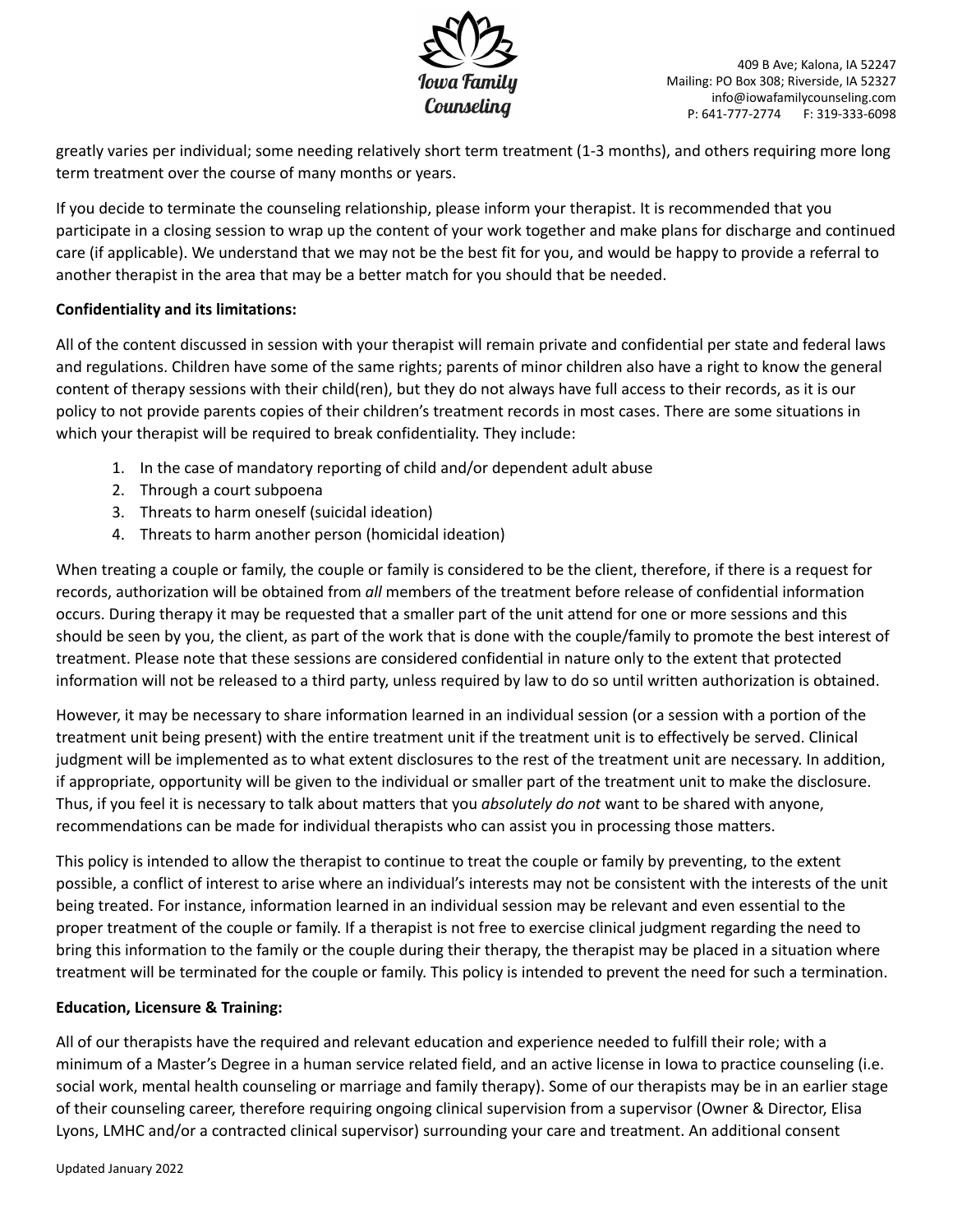

document will be completed and signed in these instances, and you have the right to request a different therapist at any time (pending availability). Our therapists must also obtain a minimum number of continuing education credit hours per year, per licensure and ethical requirements in efforts to stay up to date with current practices, trends and ethical issues.

Our providers have diverse skills and varying interests, and are able to see a wide variety of populations with a wide variety of presenting symptoms/concerns.

## **Consultation and Supervision:**

It is standard practice for medical and mental health professionals to seek consultation in order to provide the best quality treatment to clients, and when needed, our providers may consult with one another, and/or an outside professional regarding your treatment. Additional circumstances surrounding the need for consultation and/or supervision may include:

- State/board licensure regulations requiring my provider to receive ongoing supervision
- Accreditation organizations and insurance companies requiring treatment plan be reviewed
- Standards of care which guide most mental health professionals recommend supervision/consultation particularly in high risk situations, such as threats and/or acts of harm to self or others
- Other special circumstances, such as preparation to testify in court

All information will be kept strictly confidential and the least possible amount of information will be shared to protect your confidentiality.

#### **Tele-Therapy:**

Iowa Family Counseling, LLC can provide convenient tele-therapy to clients across the state of Iowa, through HIPAA compliant programs (in which we have carefully selected a couple specific, HIPAA compliant platforms for the highest possible security and confidentiality of your sessions. Tele-therapy, by definition, is the delivery of therapeutic services by which the provider and client are not at the same physical location. Teletherapy may include, but is not limited to, mental health care delivery, diagnosis, consultation, treatment, transfer of medical data, and education using interactive audio, video, or data communications (i.e. video chat, phone, cellular phone, internet, email, or text messages).

Like with face-to-care therapy, there are potential risks and benefits of tele-therapy, which may include:

## *Potential risks:*

- There is a possibility of technology failure, which may result in alternate methods of service.
- Tele-therapy may not be as effective or as comprehensive as in person, face-to-face counseling. If the provider believes that the client would be better served with another type of service or level of care, they may be referred to another provider in the client's geographical area.
- With tele-therapy, there is a greater likelihood of misunderstandings that may arise from the lack of visual cues (nonverbal and verbal) and voice intonations when communicating electronically.
- It is possible for a 3rd party within your environment, or the provider's environment, to overhear the conversations being conducted via tele-therapy. Any documents or text messages could be obtained by a 3rd party. Viruses, Trojans, Worms, and other programs could reside on client's or provider's computers which could send private information to a 3rd party. Iowa Family Counseling, LLC takes reasonable precautions to ensure the confidentiality of information transmitted through any electronic means (including tele-therapy), and uses current encryption standards that meet legal requirements.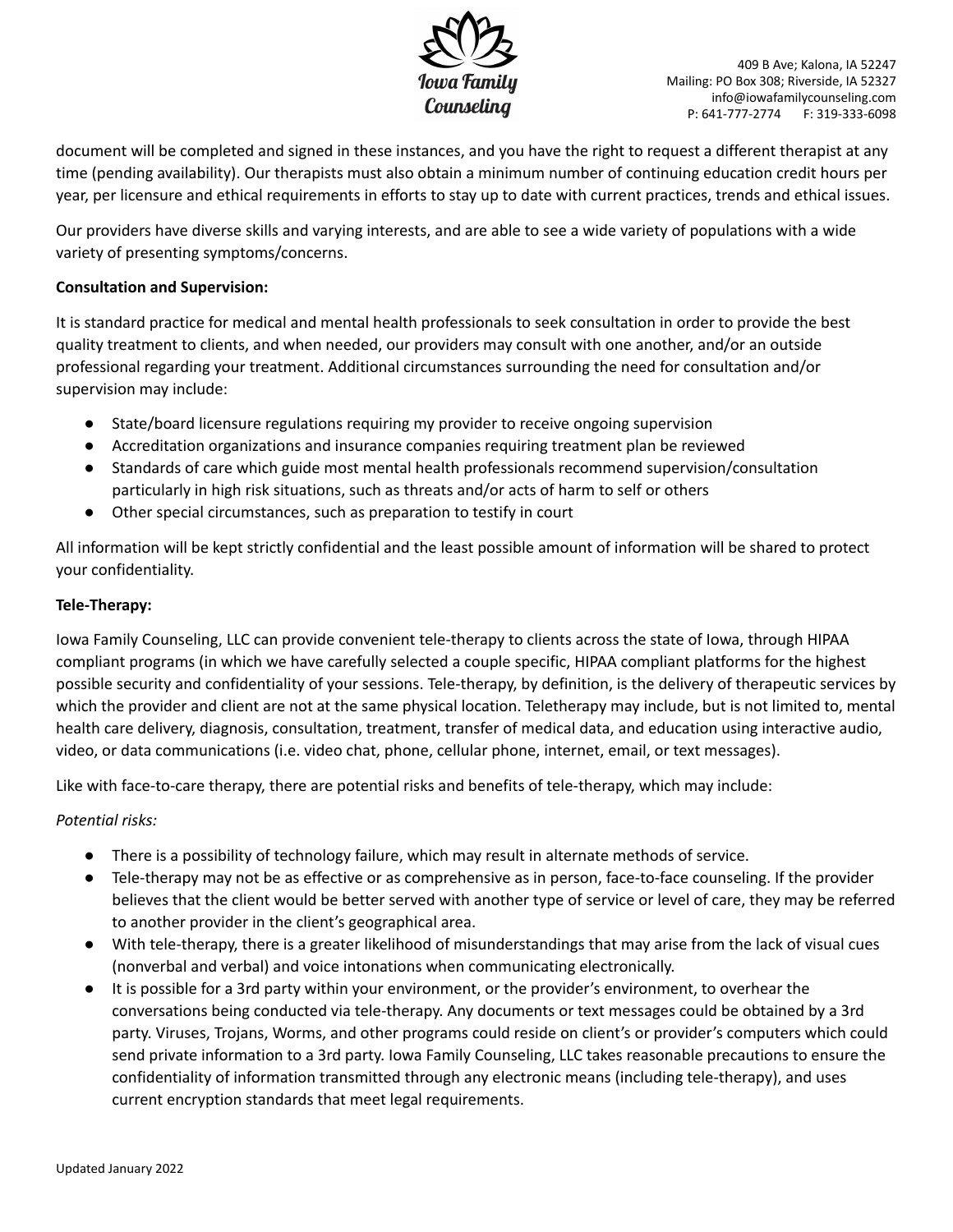

I understand there are potential risks to this technology, including interruptions, unauthorized access, and technical difficulties, which are further outlined in the informed consent. If there is ever a disruption of services on the internet that cannot be re-established within 5 minutes, I (as the client), will need to call my therapist to discuss how to proceed with the session.

# *Potential benefits:*

- Online therapy has been proven to be as effective as in-person therapy, therefore, the benefits include those outlined above
- It provides greater flexibility, particularly those who live in remote areas who have limited resources, mobility, or transportation barriers.
- Tele-therapy reduces costs associated with gas and travel time to the office for face-to-face sessions. There is also a reduction in session cancellations due to weather, school closures, etc, as these concerns are eliminated with tele-therapy, allowing for more consistent and productive treatment.
- Tele-therapy can help with eliminating the social stigma related to receiving mental health services, by conducting sessions in the comfort of your own home or private space

I understand that my healthcare provider or I can discontinue the telehealth session if it is felt that the videoconferencing connections are not adequate for the situation. I have the opportunity to ask questions in regard to this procedure and to discuss this with me in a language in which I understand.

I further acknowledge that:

- Telehealth is NOT an Emergency Service and in the event of an emergency, I will use a phone to call 911.
- To maintain confidentiality, I will not share my telehealth appointment link with anyone unauthorized to attend the appointment.

## **Code of Ethics**

Iowa Family Counseling, LLC abides by the ACA Code of Ethics. This outlines policies such as social media and dual relationships. Providing services in a small community, stirs up the likelihood for conflicts of interest and potential dual relationships.

Your provider likely works and lives in the same community you do. You may see your provider in public and if they do not acknowledge you, please do not be offended as this is to protect your privacy. If you see your provider, feel free to smile, wave, or say hello and your provider will reciprocate, but if you pretend you don't know your provider, that's perfectly fine too. Your provider is simply trying to make you feel comfortable. In addition, please know that we will never discuss therapy or anything regarding your services in public as this would not be the appropriate time or place to do so.

Our ethical code does not typically approve of dual relationships, meaning a relationship or interactions outside of the therapy office. This also includes social media, so your provider cannot be your friend on Facebook, SnapChat, have you follow them on Instagram, etc.

## **Cancellations & Missed Appointments**

When an appointment is scheduled, that time is reserved for you, and is considered confirmed with your therapist. Regardless of when you arrive at your appointment, your session will still end at the same time. If you arrive so late that your appointment would not be longer than 20 minutes, your appointment will be cancelled and it will be your responsibility to contact your provider to reschedule.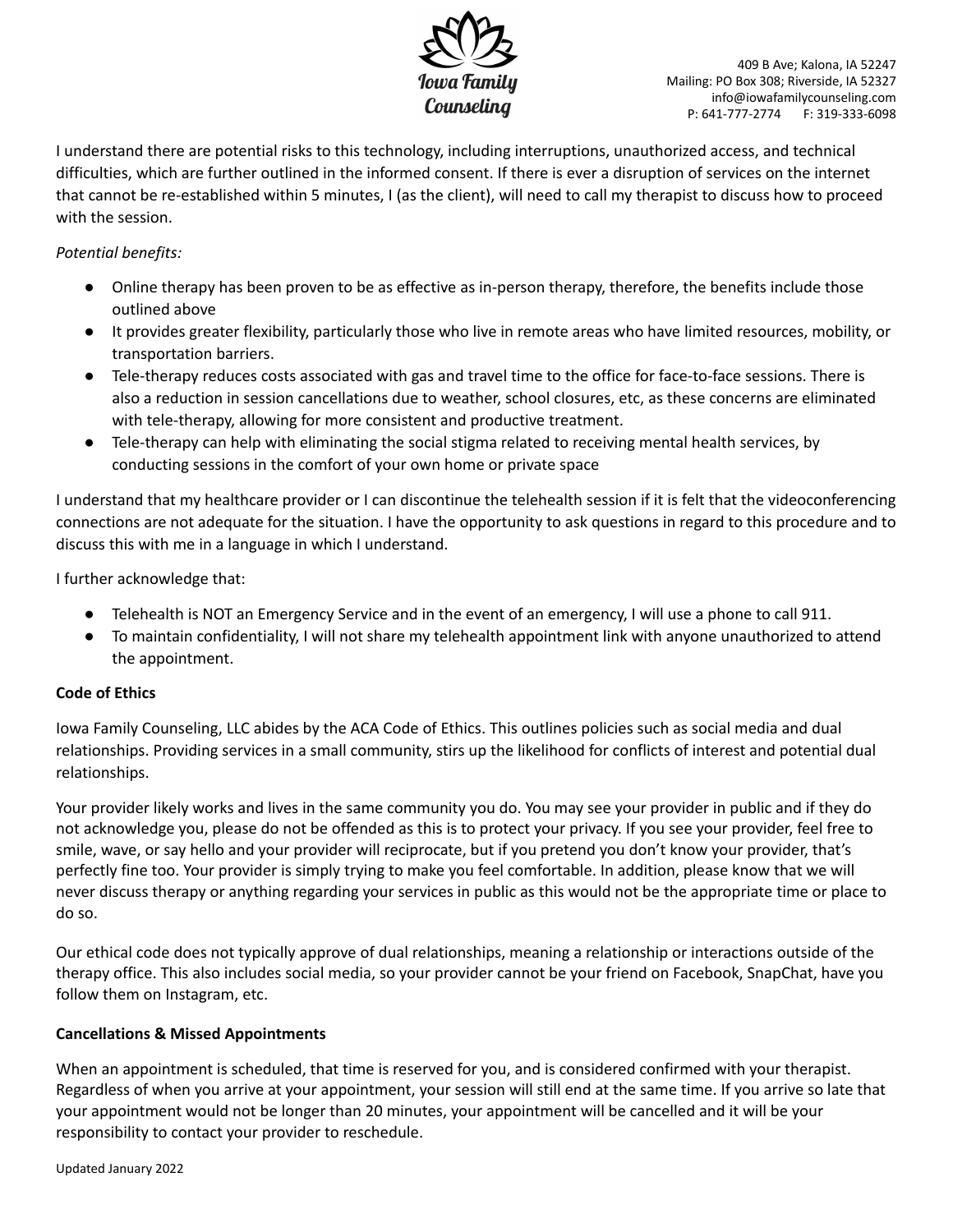

If the appointment is cancelled or rescheduled without sufficient notice, the therapist is unable to make use of that time nor bill insurance for the missed appointment, therefore, the therapist must be notified at a minimum, 24 hours before the missed appointment time of any needed cancellation/reschedule, otherwise, a fee of \$25.00 may be charged to the credit card on file for the appointment, as insurance does not cover no shows and late cancellations. A fee of \$50.00 may be charged for not showing up to the scheduled appointment with your provider.

After *three* late cancellations *and/or* no shows, the client may be discharged from Iowa Family Counseling and referred to other local mental health practices for continued services. This policy is particularly relevant for those client's with Medicaid health insurance coverage, as Iowa Family Counseling is unable to charge these particular clients a late cancellation or no show fee.

We understand the occasional unexpected needed cancellation due to illness or weather, but please reach out to your provider to communicate with them as soon as possible. In times of inclement weather, your provider may reach out to confirm appointments with you, and/or transition to an online/virtual session. We understand that in providing school-based therapy services, your child may be absent from school due to illness, school functions, etc, and we agree not to bill for appointments that were missed due to this, however, we reserve the right to enforce this policy for any and all unexcused absences. We will do our best to reschedule the client, however, cannot guarantee them to be rescheduled within the same week.

If we are unable to process your credit card, you will be sent a bill, and will be responsible for paying that fee within 30 days. Recurrent cancellations and/or no-shows, may result in losing your regular therapy spot, grounds for being placed on our waitlist or discharged from our practice.

If no session has been scheduled for 30 days, we understand that our therapeutic relationship has ended, unless other arrangements have been made prior. If you later wish to resume therapy with this provider, we would be happy to, after all unpaid invoices have been paid.

## **Fees, Insurance and Billing**

If you are using your health insurance benefits to pay for services, we ask that you do your due diligence and call your insurance company to verify, explain and help you understand your own benefits and restrictions, as you will be responsible for any claim(s) that are not covered by insurance, at the full fee. Most health insurances cover psychotherapy via telehealth, however, you will want to verify this with your carrier. Charges not covered by insurance remain *your* responsibility.

Your payment is due at the time of service, unless other arrangements have been made between you and your provider, as outstanding balances are not permitted for both the client and therapist's benefit. Services may be temporarily suspended if the outstanding balance accrues higher than \$300.You are expected to communicate with Iowa Family Counseling surrounding any financial hardship, and/or establishing a payment plan surrounding payment arrangements.

Our rates may adjust regularly to keep up with current reimbursable insurance rates and the market. Our current fees are as followed, and are billed to you if not using health insurance:

| Assessment/Evaluation: \$200 | Crisis: \$180                       |
|------------------------------|-------------------------------------|
| 50-60 minute session: \$170  | Group: \$45                         |
| Couple/family session: \$135 | Returned Check \$50.00 per incident |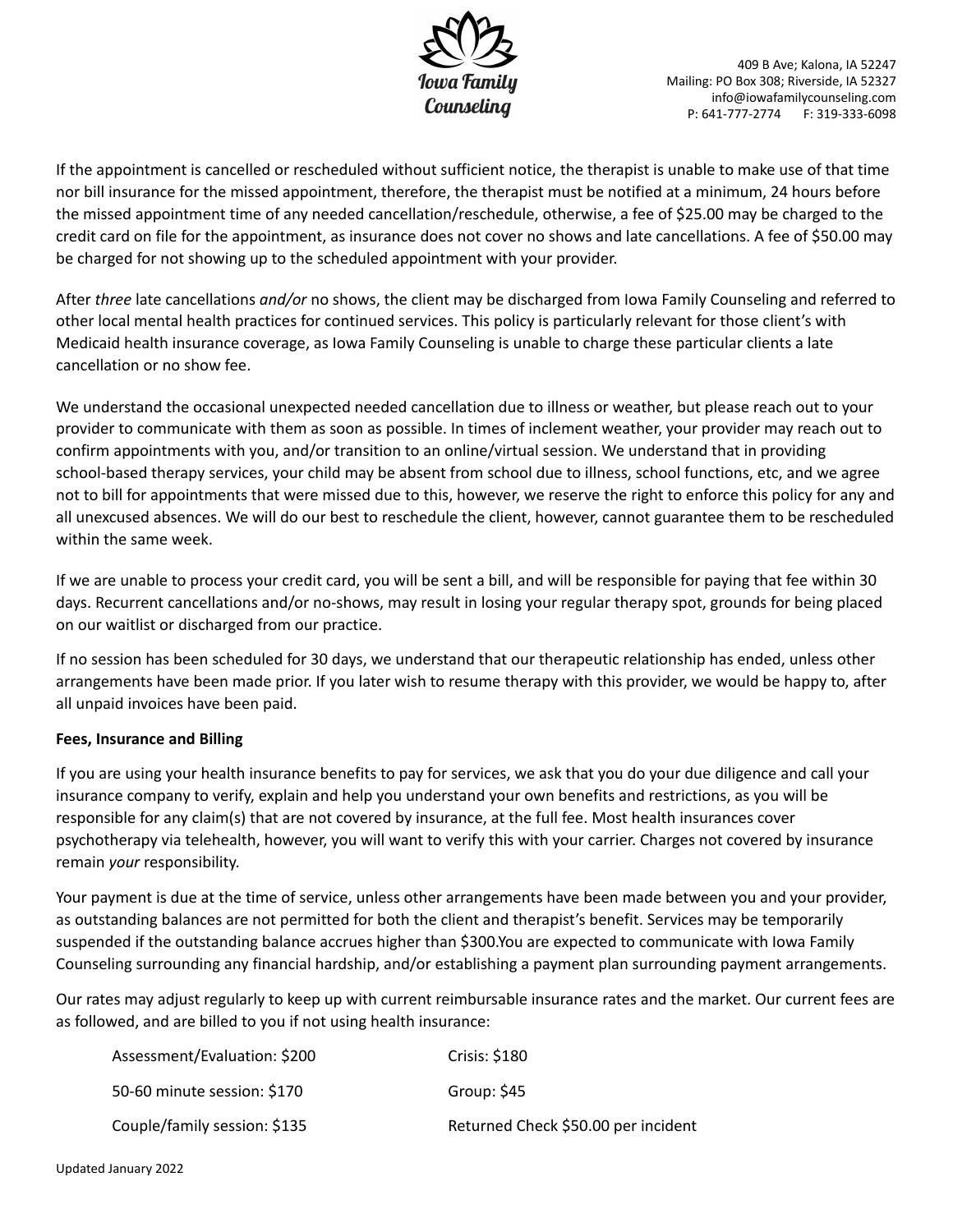

45 minute session: \$120 Missed appointment (no show): \$50

30 minute session: \$95 Missed appointment (late cancel): \$25

Interactive Complexity/Play Therapy Add On: \$25/session

Private/Cash pay bundle: Five 50-60 minute sessions (include assessment if applicable) for \$700, to be paid in full in advance. *Sessions are non-transferable and expire 1 year from the purchase date.*

Court testimony: \$300.00/hour (minimum of 3 hours paid in advance; includes deposition, travel and preparation)

You are expected to pay all session fees by the end of each month, and statements will be sent on a monthly basis via email (unless a request is made to be mailed). We require a valid credit card in your name to be on file at all times. If your card is declined, we will notify you generally within 48 hours. You are expected to keep your account at a zero balance, unless other arrangements have been made.

If accounts have remained unpaid after 60 days and all reasonable efforts to collect payment have been unsuccessful, a client may be terminated from therapy, and their account released for collection. I understand that if I fail to pay, Iowa Family Counseling, LLC reserves the right to take legal action to collect unpaid fees and that I will be responsible for all costs incurred through collection efforts.

# **Good Faith Estimate**

The Good Faith Estimate ("No Surprises Act") requires healthcare providers and healthcare practices to provide an estimate, upon request or at the time of scheduling services, of expected charges for services to clients who are uninsured or not using their health insurance for services (self-pay). While it is not possible for your provider to know in advance how many psychotherapy sessions may be necessary or appropriate for any given person, this provides an estimate of the cost of services provided. Your total cost of services will depend upon the number of psychotherapy sessions you attend, your individual circumstances, and the types and amount of services that are provided to you.

This estimate is not a contract and does not obligate you to obtain any services from the provider(s) listed, nor does it include any additional services provided to you that are not identified in the estimate. The estimate is also not intended to serve as a recommendation for treatment or a prediction that you may need to attend a specified number of psychotherapy sessions. You are entitled to disagree with any recommendations made to you concerning your treatment, and may discontinue treatment at any time.

You can ask your healthcare provider, and any other provider you choose, for a Good Faith Estimate before you schedule a service. The estimate is based on information known at the time it was created, and does not include any unknown or unexpected costs that may arise during treatment. You could be charged more if complications of special circumstances occur. If this happens, and you are billed for more than the Good Faith Estimate, federal law allows you the right to dispute (appeal) the bill if the difference between the Good Faith Estimate and your bill is at least four-hundred (\$400) dollars.

For questions or more information about your right to a Good Faith Estimate, or to start the dispute resolution process, visit [www.cms.gov/nosurprises](http://www.cms.gov/nosurprises) or call the US Department of Health and Human Services (HHS) at 800-368-1019.

\_\_\_\_\_\_\_\_\_\_\_\_\_\_\_\_\_\_\_\_\_\_\_\_\_\_\_\_\_\_\_\_\_\_\_\_\_\_\_\_\_\_\_\_\_\_\_\_\_\_\_\_\_\_\_\_\_\_\_\_\_\_\_\_\_\_\_\_\_\_\_\_\_\_\_\_\_\_\_\_\_\_\_\_\_\_\_\_

\_\_\_\_\_\_\_\_\_\_\_\_\_\_\_\_\_\_\_\_\_\_\_\_\_\_\_\_\_\_\_\_\_\_\_\_\_\_\_\_\_\_\_\_\_\_\_\_\_\_\_\_\_\_\_\_\_\_\_\_\_\_\_\_\_\_\_\_\_\_\_\_\_\_\_\_\_\_\_\_\_\_\_\_\_\_\_\_

Client Signature Date Date of the United States of the United States of the Date Date Only 10 and 2012 11:00:00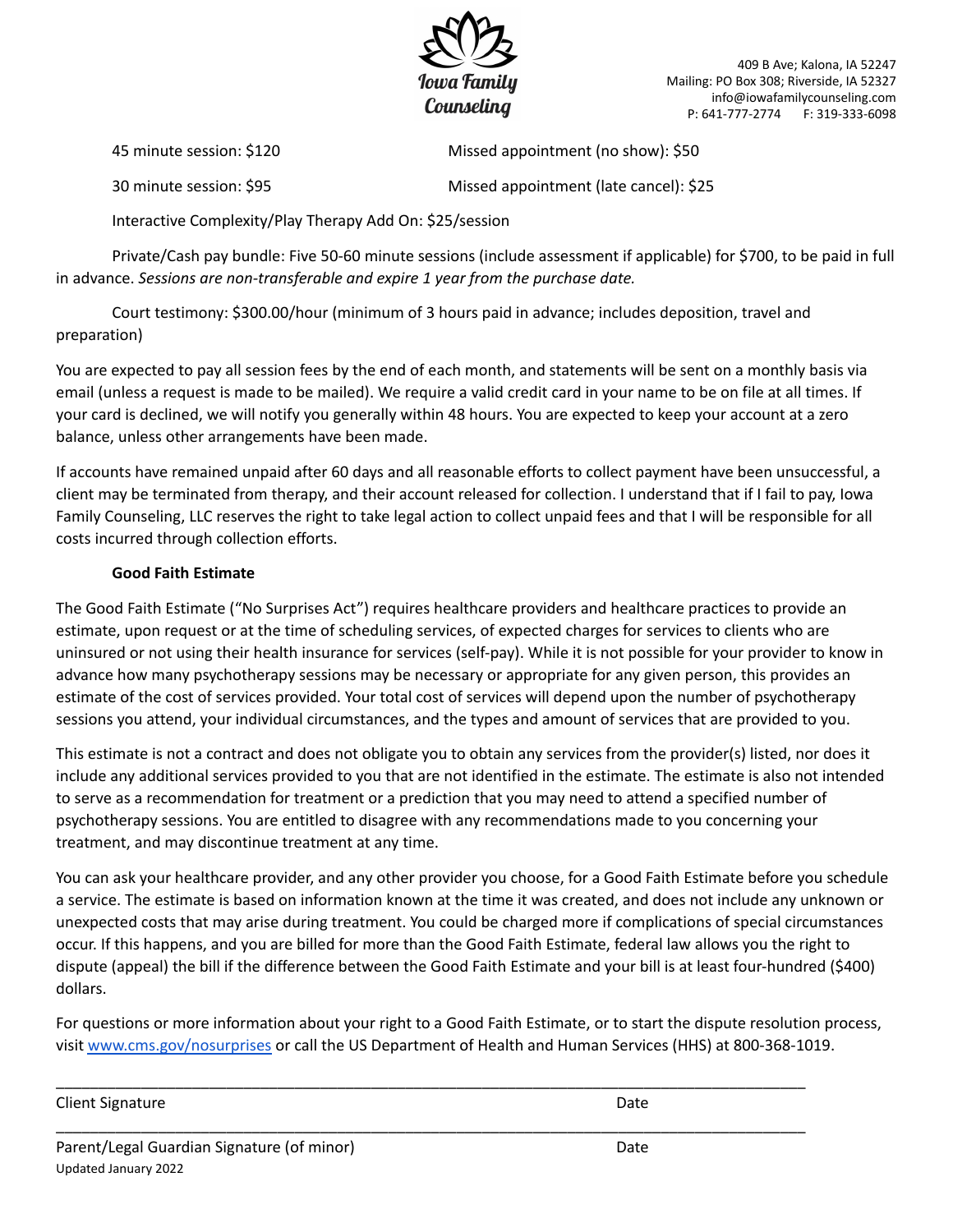

#### **HIPAA/Privacy**

Iowa Family Counseling, LLC takes great precaution to make sure your data is safe on a HIPAA compliant electronic health record system, in which your mental health records and notes are kept paperless. These records are confidential and will be maintained for six years as required, for applicable legal and ethical standards set by the American Counseling Association.

A HIPAA, privacy release and agreement has been signed by all organizations that is employed and/or contracted for services they provide to Iowa Family Counseling. These may include our electronic health record (EHR), teletherapy platform, and administrative staff.

#### **Acknowledgement of Receipt of Notice of Privacy Practices**

\_\_\_\_\_ I have **received a copy** of the Notice of Privacy Practices from Iowa Family Counseling LLC, as required by law.

\_\_\_\_\_ I have **been offered a copy** of the Notice of Privacy Practices from Iowa Family Counseling LLC, and have been informed it is posted at www.iowafamilycounseling.com and have declined a hard copy.

| <b>Client Signature</b>                    | Date |  |
|--------------------------------------------|------|--|
|                                            |      |  |
| Parent/Legal Guardian Signature (of minor) | Date |  |

#### **For Treatment of Minor Children and Adolescents**

Only a parent or legal guardian can consent to the treatment of a minor child; Step-Parents and Foster Parents cannot legally consent to treatment, but can initiate an initial assessment appointment. Foster Parents are required to bring legal guardianship paperwork to the initial session, in addition to the intake paperwork being signed by the legal parent or DHS (if DHS has been granted partial guardianship for the purposes of medical, educational and mental health treatment). Adoptive parents must bring the termination order and adoption order indicating finalization of the adoption/name change (if applicable), and that they have legal guardianship of the child(ren). Step-Parents cannot rescind consent for treatment either, unless there is court documentation outlining limited guardianship for that specific purpose.

Standard intake paperwork must be signed by the parent/legal guardian; parents are asked to provide all contact information of the non-custodial parent so that paperwork can be sent to them. It is our policy that both parents must consent to the treatment of their child(ren), unless one parent has sole legal custody of the child(ren). We will require a copy of the court order establishing legal custody. If either parent requests that therapy be discontinued with their child(ren), they must do so in writing. The therapist will then inform the other parent and discontinue immediately. The presenting parent (who signs intake paperwork) assumes financial responsibility for all services rendered.

Assuming a parent has parental rights, if the non-custodial parent requests information regarding content in sessions with the child(ren), the therapist will provide a summary of treatment, including dates of sessions, and a general treatment plan.

Please provide information to allow us to contact the other parent. We will send them a letter informing them of services and giving them an opportunity to deny consent. If they do not reply, services will continue.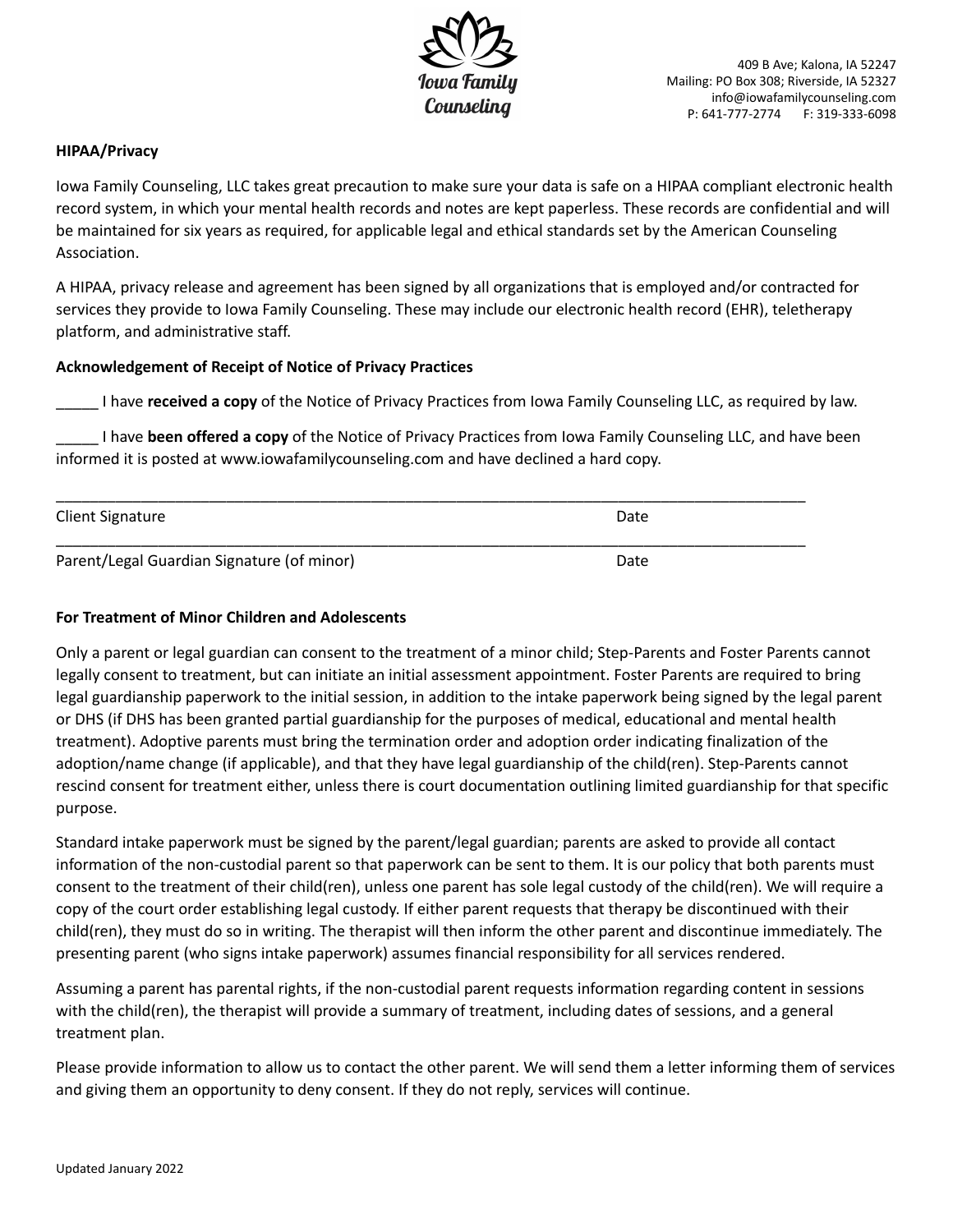

| Have you discussed this therapy with them? No Yes |  |
|---------------------------------------------------|--|
|                                                   |  |
|                                                   |  |

#### **Legal Issues & Litigation**

Iowa Family Counseling, LLC respectfully requests that if you have potential litigation pending (i.e. custody disputes, divorce litigation, etc.), that you do not include our therapists, unless arrangements have been made with the provider *prior* to initiating services. We cannot make recommendations about custody or visitation issues, and will provide referrals for a formal custody evaluation, mediator or guardian ad litem if that is what you are seeking. We do not provide therapy notes, testing data or testimony to the court as a part of litigation, and in the event that our staff and/or records get subpoenaed, you will be billed for the associated charges plus time for preparation (see fees outlined above). This is due to a potential dual relationship with providing records and/or testimony between your child(ren) and our providers, which can be damaging to your child(ren)'s therapy experience, due to violations of trust. Iowa Family Counseling reserves the right to terminate services at any time.

#### **Grounds for Termination**

Services are provided at our discretion, and we reserve the right to terminate services if you act inappropriately towards any staff. Other possible reasons for termination include consistent failure to attend scheduled appointments, late cancellations, non-payment for services, or if we feel you would be better matched with another local provider.

#### **Therapist contact and availability**

As it is difficult to conduct therapy outside of your counseling session, and your provider being in and out of other sessions throughout the days, it is generally recommended to wait until your scheduled session to speak with your provider. If you contact your therapist between sessions, communications via phone, text and email will generally be returned within 2 business days. Email is not intended for crisis situations. If you are experiencing a psychiatric emergency, we recommend you consider the following:

- 1. Suicide hotline/chat
	- a. [www.suicidepreventionlifeline.org](http://www.suicidepreventionlifeline.org) to livechat
	- b. 800-273-TALK (8255)
- 2. Contact a support person such as your emergency contact
- 3. If you are experiencing a life-threatening medical and/or psychiatric emergency or crisis, we recommend you call 911 or visit your nearest emergency room.

At times, your provider will use email to communicate with you regarding your appointment information, session information or answer your questions. We use all means to protect the security and confidentiality of any information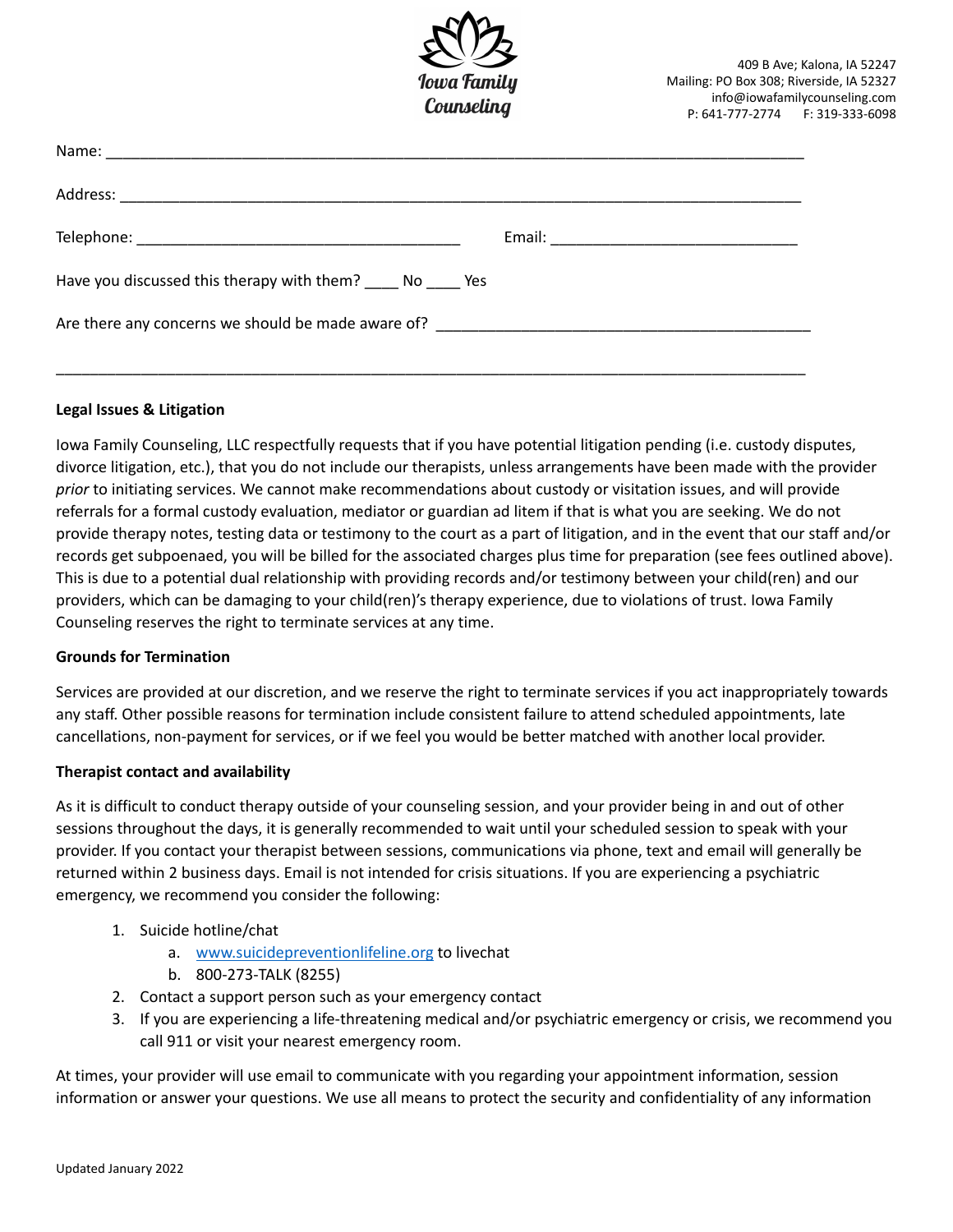

sent and received, however, clients/guardians should understand that there are both known and unknown risks that may affect the privacy of PHI when using email to communicate; please use with discretion.

# **AUTHORIZATION TO PAY SUPPLIER & DISCLOSE MENTAL HEALTH INFORMATION TO INSURANCE CARRIER**

\_\_\_\_\_\_I have **no insurance** coverage/I am not aware of any insurance coverage for services I am seeking. *If it* turns out at a later date that I did have coverage, I waive any future right to be reimbursed by my insurance plan for *services that have already been provided.*

\_\_\_\_\_\_I am currently covered by insurance, but I am choosing **not to use** this coverage for my/my child's treatment. In doing so, I understand that my provider will not bill insurance. *I understand that in doing so I waive any future right to be reimbursed by my insurance plan for services that have already been provided.*

\_\_\_\_\_\_I have been notified by my provider or health plan that therapy **will not be covered** by my plan because it is not a covered benefit under my benefit plan, does not meet the plan's medical necessity standards, or my benefits for these services have been exhausted or terminated.

While some of the treatment I desire is covered by my insurance plan, some is not, and I am willing to **pay for the non-covered** treatment (i.e.. extended sessions, phone or video sessions).

\_\_\_\_\_\_I have health insurance that covers mental health treatment that I **will be using**. I understand that I am responsible for paying any and all associated fees (copays, deductible, coinsurance, denied claims, etc).

I hereby authorize payment of Medical Benefits to Iowa Family Counseling, LLC for services rendered.

I further authorize Iowa Family Counseling, LLC to release mental health information, to the full extent specified under Iowa Code Chapter 228, or as subsequently amended, to my insurance company and to any organization contracting with this insurance company to

1.) Administer claims submitted or to be submitted for payment,

2.) Conduct a utilization and quality control review of mental health care services provided or proposed to be provided, or

3.) Conduct an audit of claims paid.

I hereby authorize Iowa Family Counseling, LLC to furnish my insurance carrier all information required for processing claims. Such information typically includes identifying information (client's name, date of birth, insured's name and address, etc.), diagnosis, progress and treatment plan.

I understand that I have the right to inspect any materials released to the insurance carrier. I also authorize my insurance carrier to release any pertinent information regarding coverage, deductible, payments made, or any other information requested to clarify claims to Iowa Family Counseling. I further authorize photocopies to be made of this release and for the insurance company to accept the photocopies.

I acknowledge that I may revoke this authorization at any time if I furnish written revocation to this provider. In the event I revoke this authorization, I agree to accept financial liability for mental health care services provided if my insurance